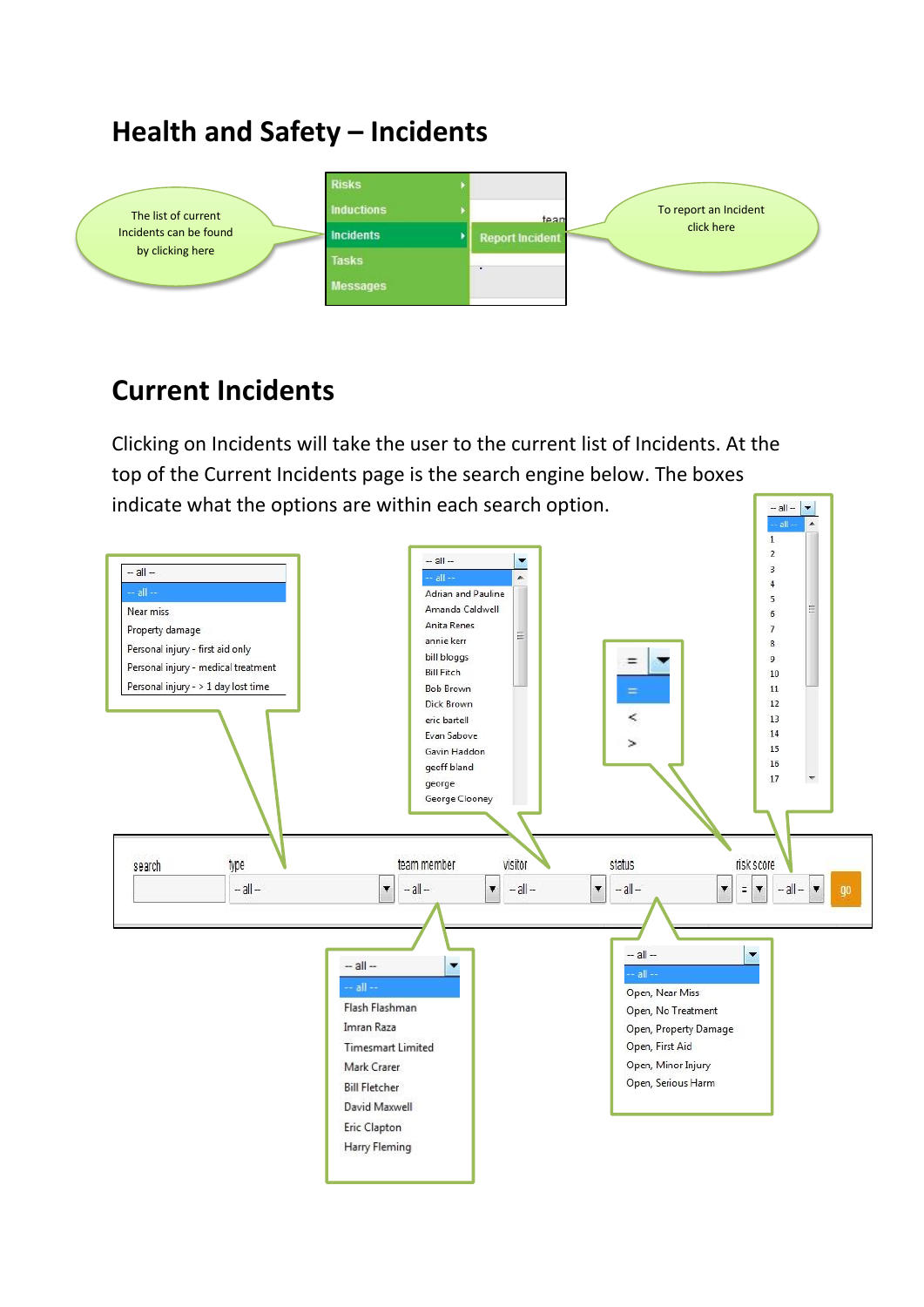The search engine is very powerful. The most often used search will most likely be that of just searching for Incidents that have happened to a particular person which will either be the team member search or the Visitor search.

Below the Search engine will be the entire list of Incidents which will look something like the screenshot below. Searching by a particular team member or Visitor will display only the Incidents pertinent to that person.

|    | <b>Incidents</b><br><b>Report Incident</b> |                                                        |                                                                            |                                                    |                                        |                                                                                                                   |                       |            |  |
|----|--------------------------------------------|--------------------------------------------------------|----------------------------------------------------------------------------|----------------------------------------------------|----------------------------------------|-------------------------------------------------------------------------------------------------------------------|-----------------------|------------|--|
|    |                                            | type<br>search<br>$-$ all $-$                          | team member<br>$\blacktriangledown$<br>$\blacktriangledown$<br>$-$ all $-$ | visitor<br>$-$ all $-$<br>$\overline{\phantom{a}}$ | status<br>$-$ all $-$                  | risk score<br>$=$ $\vert \mathbf{v} \vert$<br>$\overline{\phantom{a}}$<br>$-$ all $-$<br>$\overline{\phantom{a}}$ | go                    |            |  |
| ID | Date                                       | <b>Event Name</b>                                      |                                                                            | Type                                               | <b>Team Member/Visitor Name</b>        | <b>Status</b>                                                                                                     | <b>Risk Score</b>     |            |  |
| 43 | Feb 14<br>2017                             | Harry slipped down a bank in the wet and hurt his back | Personal injury - first<br>aid only                                        | Mark Crarer                                        | Open, Minor<br>Injury                  | $\overline{3}$                                                                                                    |                       |            |  |
| 42 | Feb 09<br>2017                             | twisted ankle                                          |                                                                            | Near miss                                          | Mark Crarer                            | Open, Near Miss                                                                                                   |                       |            |  |
| 41 | Jan 31<br>2017                             | cut finger                                             |                                                                            | Personal injury - first<br>aid only                | Mark Crarer                            | Open, First Aid                                                                                                   |                       |            |  |
| 40 | Jan 24<br>2017                             | fell off 4 wheeler                                     |                                                                            | Near miss                                          | Timesmart Limited                      | Open, Minor<br>Injury                                                                                             |                       |            |  |
| 39 | Jan 17<br>2017                             | Side by side fell over in Pivot Rut                    |                                                                            |                                                    | Personal injury -<br>medical treatment | Mark Crarer                                                                                                       | Open, Minor<br>Injury | 6          |  |
| 38 | Dec 13<br>2016                             | <b>Broken Finger</b>                                   |                                                                            |                                                    | Personal injury -<br>medical treatment | Mark Crarer                                                                                                       | Open, Minor<br>Injury | $^{\rm 6}$ |  |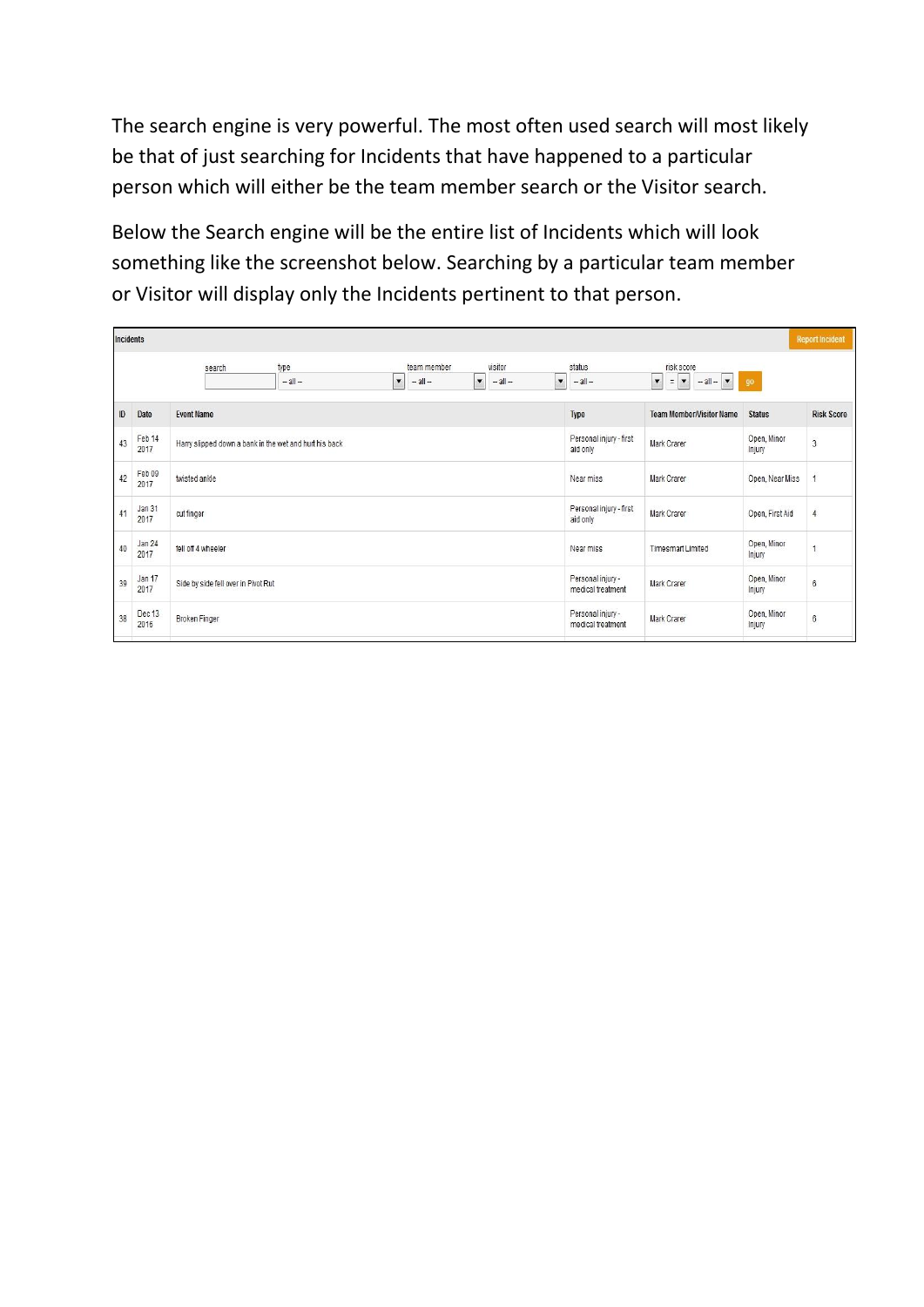## **Reporting an Incident**



The initial Report sheet will look like the screenshot below

| <b>Report Incident</b> |                                                                                                                                                                                                           |             |                                                                                                        | reference at a later date. |
|------------------------|-----------------------------------------------------------------------------------------------------------------------------------------------------------------------------------------------------------|-------------|--------------------------------------------------------------------------------------------------------|----------------------------|
| <b>Details</b>         |                                                                                                                                                                                                           |             |                                                                                                        |                            |
|                        |                                                                                                                                                                                                           |             | Name of Event: Harry hit a pivot rut on the AG100 and fell off. He hurt his shoulder and cut his shin. |                            |
| Description:           | Harry was riding a bit fast through the paddock and hit a pivot rut. He was wearing<br>a helmet. Harry was watching the cows as he was looking for 132 who had been<br>looking wobbly on her feet.<br>.11 |             |                                                                                                        |                            |
|                        | Event Date: Feb 14 2017                                                                                                                                                                                   | $\mathbf x$ |                                                                                                        |                            |
| Reported By:           | Mark Crarer                                                                                                                                                                                               |             |                                                                                                        | $\blacktriangledown$       |
|                        | $-$ visitor $-$                                                                                                                                                                                           |             |                                                                                                        | ▼                          |
|                        | Mark Crarer                                                                                                                                                                                               |             |                                                                                                        |                            |
| Location:              | $-$ none $-$                                                                                                                                                                                              |             |                                                                                                        | ▼                          |
|                        |                                                                                                                                                                                                           |             |                                                                                                        | $\blacktriangledown$       |

## **The Full Incident Report**

There is much information that can be stored in the **Full Incident Report**. The amount of information entered against any Incident will depend on the severity of the Incident. The Full Incident Report is explained below where necessary: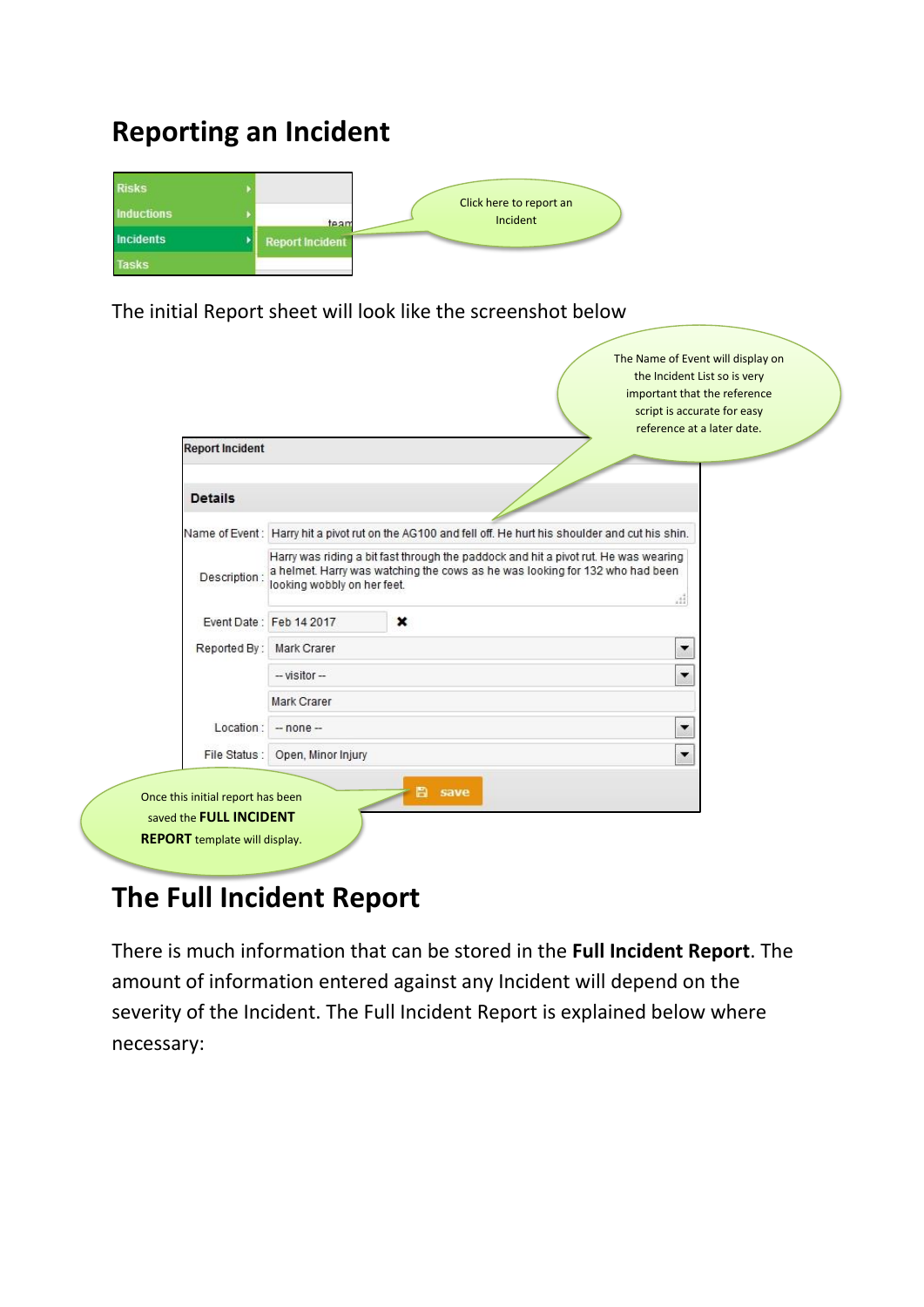| The location of the                                    | Incident                                                                             |                                                                                               |                                                                                   |                          |                                  |
|--------------------------------------------------------|--------------------------------------------------------------------------------------|-----------------------------------------------------------------------------------------------|-----------------------------------------------------------------------------------|--------------------------|----------------------------------|
| incident can be<br>logged on to the                    | <b>Details</b>                                                                       |                                                                                               |                                                                                   | $\ddot{}$                |                                  |
| map from here,                                         |                                                                                      |                                                                                               |                                                                                   |                          |                                  |
| along with a                                           | Accident Insurance Claim Number:                                                     | Event Date: Feb 14 2017                                                                       | $\pmb{\times}$                                                                    |                          |                                  |
| description                                            |                                                                                      | * AgriSmart Demo *                                                                            |                                                                                   |                          |                                  |
|                                                        |                                                                                      | Farm address here<br>Employer Full Name/Address :                                             |                                                                                   | di.                      | Witness names<br>and details can |
|                                                        |                                                                                      | $\blacksquare$<br>Type of Person Reporting: Employee<br>Name of Person Reporting: Mark Crarer |                                                                                   |                          | be entered by<br>clicking on the |
|                                                        |                                                                                      |                                                                                               |                                                                                   |                          | cross to open                    |
|                                                        | Location                                                                             |                                                                                               |                                                                                   |                          | up the fields.                   |
|                                                        | Location Map: + add map                                                              |                                                                                               |                                                                                   |                          |                                  |
|                                                        | Location Description :                                                               |                                                                                               |                                                                                   | di.                      |                                  |
|                                                        | Witnesses                                                                            |                                                                                               |                                                                                   | $\ddot{}$                |                                  |
|                                                        | <b>Personal Details</b>                                                              |                                                                                               |                                                                                   |                          |                                  |
|                                                        | Name of injured person :                                                             | $-$ employee $-$                                                                              |                                                                                   | $\overline{\phantom{a}}$ |                                  |
|                                                        |                                                                                      | $-$ temp user $-$                                                                             |                                                                                   | $\overline{\phantom{a}}$ |                                  |
|                                                        |                                                                                      |                                                                                               |                                                                                   |                          |                                  |
|                                                        | Residential Address :                                                                |                                                                                               |                                                                                   | $\epsilon_{\rm H}^2$     |                                  |
|                                                        | Date of Birth: - day -                                                               | $\overline{\phantom{a}}$                                                                      | $\overline{\phantom{a}}$<br>$-$ month $-$<br>$\blacktriangledown$<br>$-$ year $-$ |                          |                                  |
|                                                        | Gender: male                                                                         |                                                                                               |                                                                                   | $\blacktriangledown$     |                                  |
|                                                        | Employment                                                                           |                                                                                               |                                                                                   |                          |                                  |
|                                                        | Job Title:                                                                           |                                                                                               |                                                                                   |                          |                                  |
|                                                        | Type of Employment of Injured:                                                       |                                                                                               |                                                                                   |                          |                                  |
|                                                        | Period of Employment:                                                                |                                                                                               |                                                                                   |                          |                                  |
|                                                        |                                                                                      |                                                                                               |                                                                                   |                          |                                  |
|                                                        | <b>Incident Details</b>                                                              |                                                                                               |                                                                                   |                          |                                  |
|                                                        | $\begin{minipage}{.4\linewidth} \textbf{Treatment:} \end{minipage} \vspace{-0.03cm}$ |                                                                                               |                                                                                   |                          |                                  |
| -- select --                                           |                                                                                      |                                                                                               |                                                                                   | d.                       |                                  |
| Hit by moving object<br><b>Biological factors</b>      | Time of Incident:                                                                    |                                                                                               |                                                                                   |                          |                                  |
| Body stressing<br>Chemicals or other substances        | Shift:                                                                               |                                                                                               |                                                                                   |                          |                                  |
| Fall, trip or slip                                     | Hours Since Start of Work:                                                           |                                                                                               |                                                                                   |                          |                                  |
| Heat, radiation or energy<br>Hitting objects with body | Mechanism of Accident: - select-                                                     |                                                                                               |                                                                                   | $\overline{\phantom{a}}$ |                                  |
| Mental stress/fatigue                                  |                                                                                      |                                                                                               |                                                                                   |                          |                                  |
| Sound or pressure<br>Other                             |                                                                                      |                                                                                               |                                                                                   |                          |                                  |
|                                                        |                                                                                      |                                                                                               |                                                                                   |                          |                                  |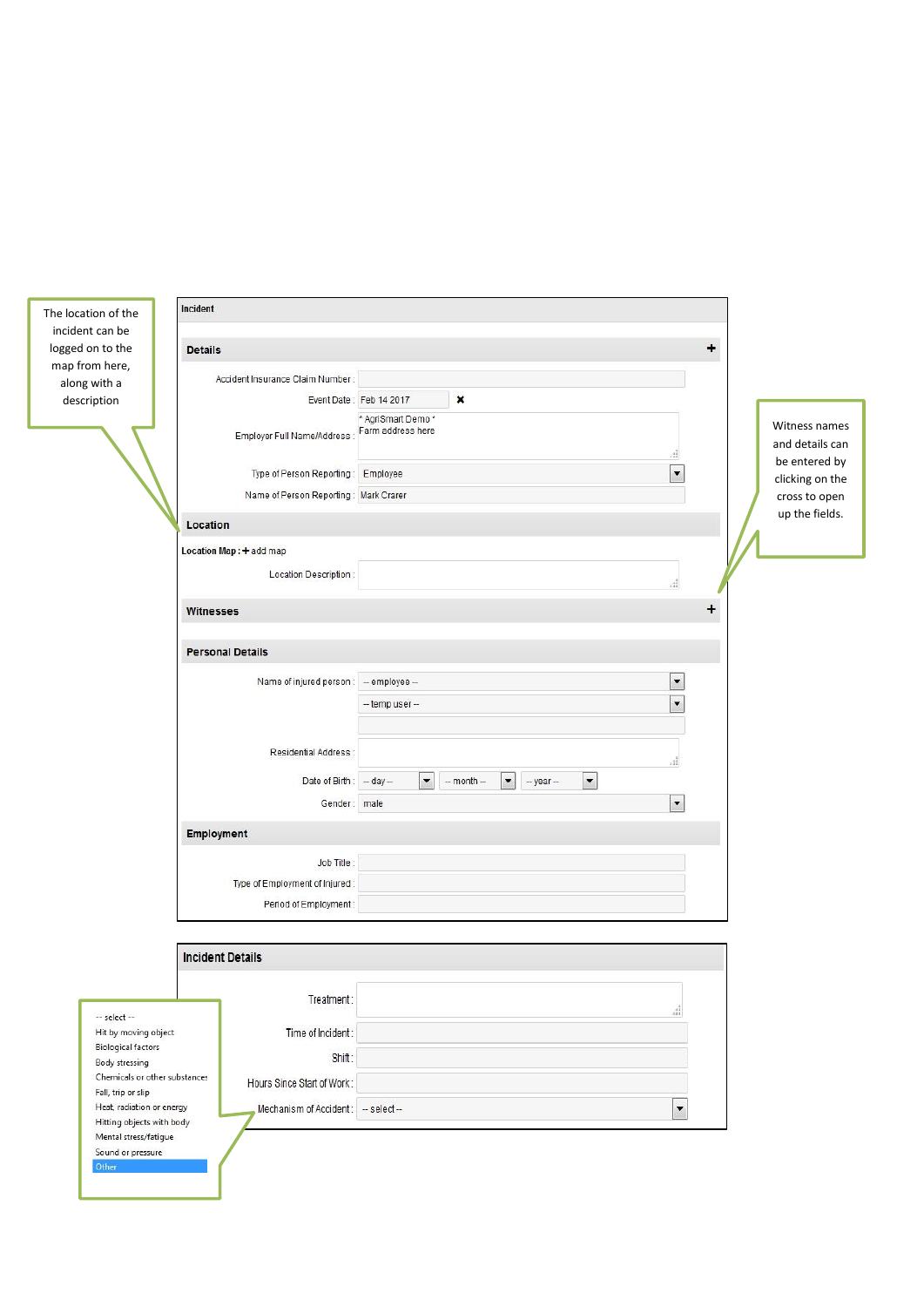